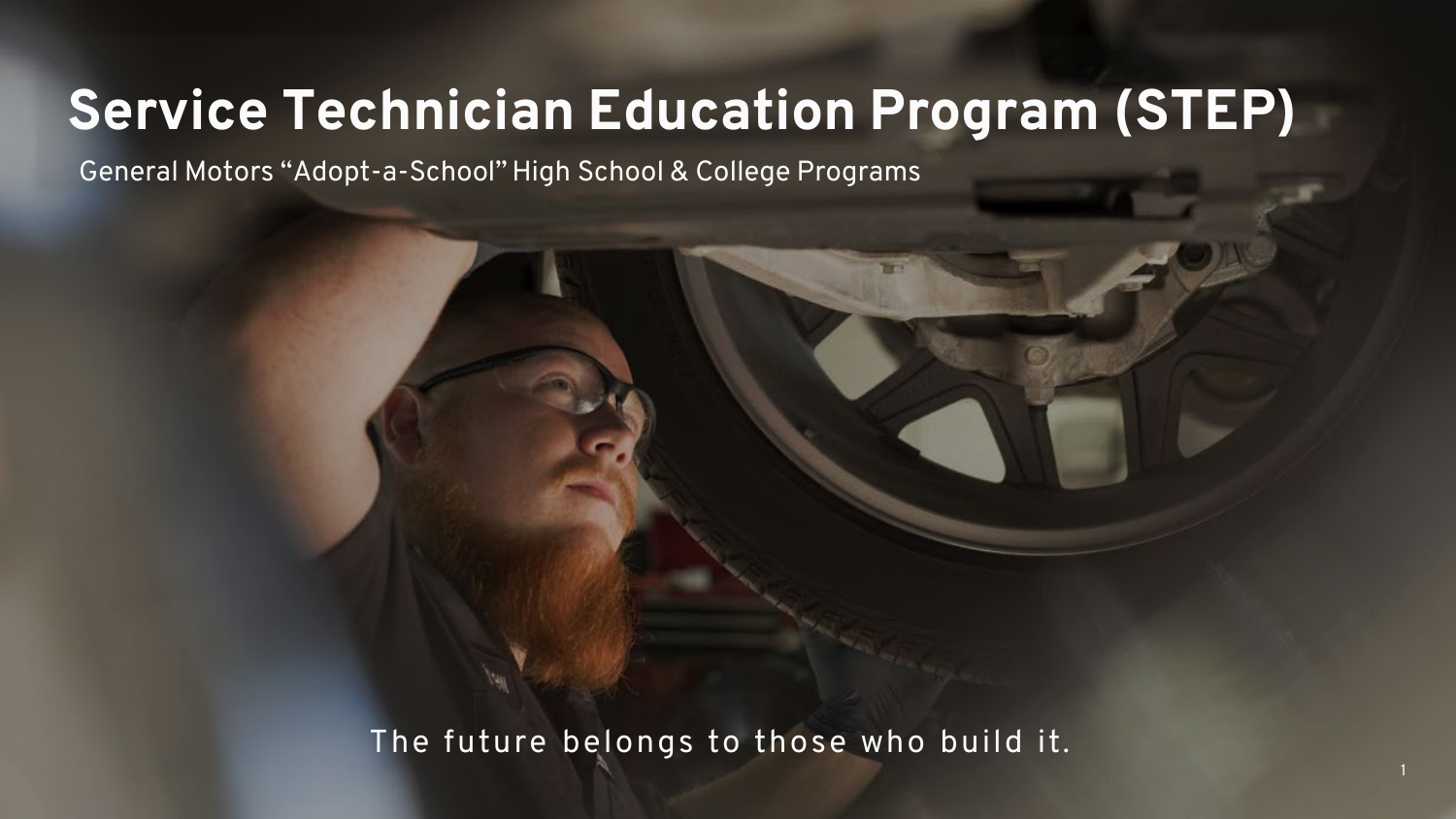## **Today's Challenge**

- The nationwide shortage of technicians is a huge challenge for our dealers, GM, and the industry
- Dealers are finding it increasingly difficult to recruit new technicians
- For every dealership looking for an extra technician, there is also an independent shop, a local utilities fleet, a courier company, and many others – all of whom will pay top dollar for technical talent

**How can we be part of the solution - supporting regrowth in the industry while making sure we grab the new talent we are building?**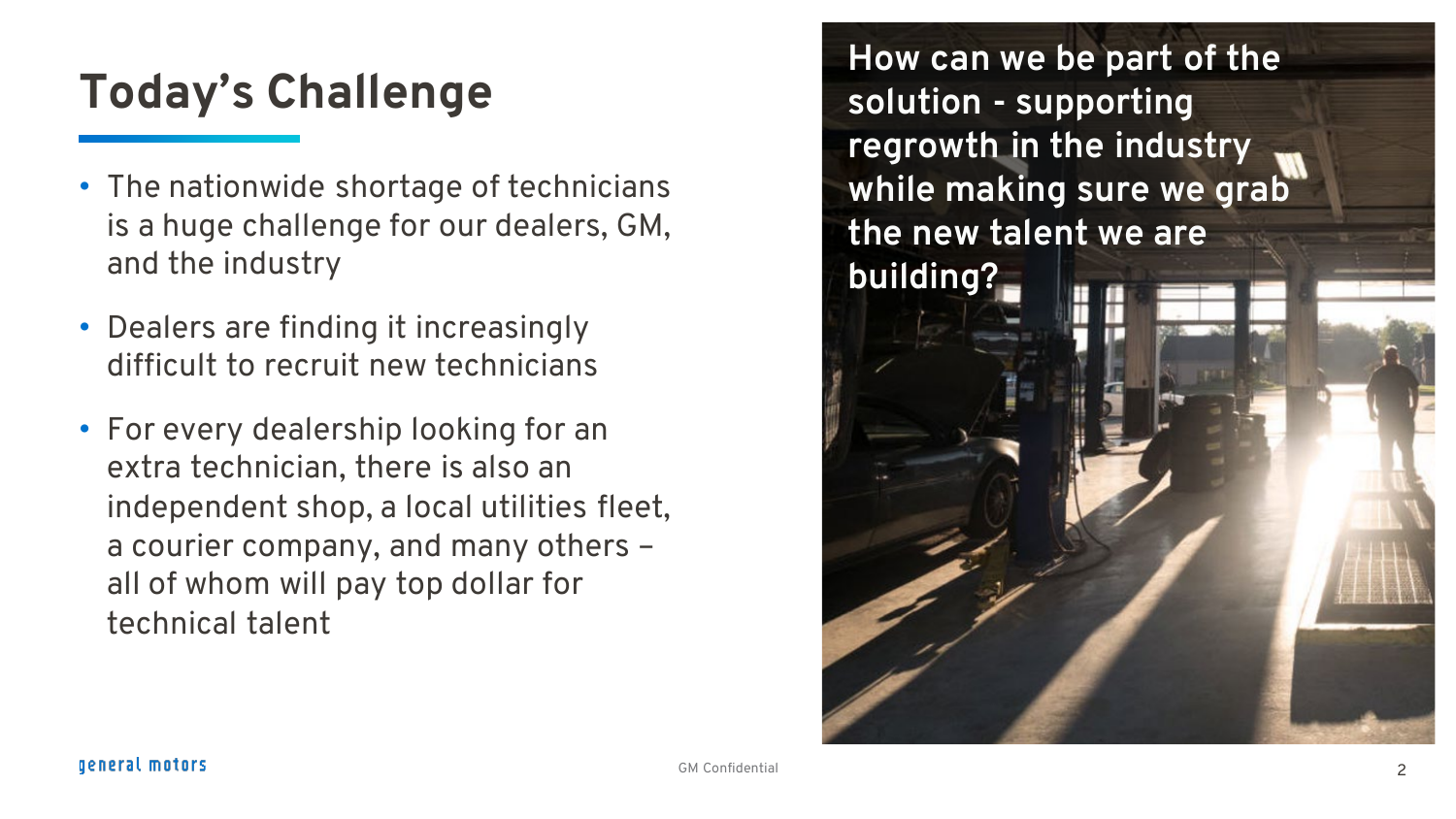### **Introducing the Service Technician Education Program (STEP)**

### **PROGRAM OVERVIEW**

- Provides a way for dealerships to connect to local schools and support youth automotive education programs
- Dealer provides mentoring to help build relationships with students, and encouragement to continue their career path in the automotive field
- Dealer is the conduit to connect school to Center of Learning for student/instructor access to complimentary GM-specific web/video technical training courses
- Provides dealers an opportunity to hire graduating students as entry-level technicians or other roles within the dealership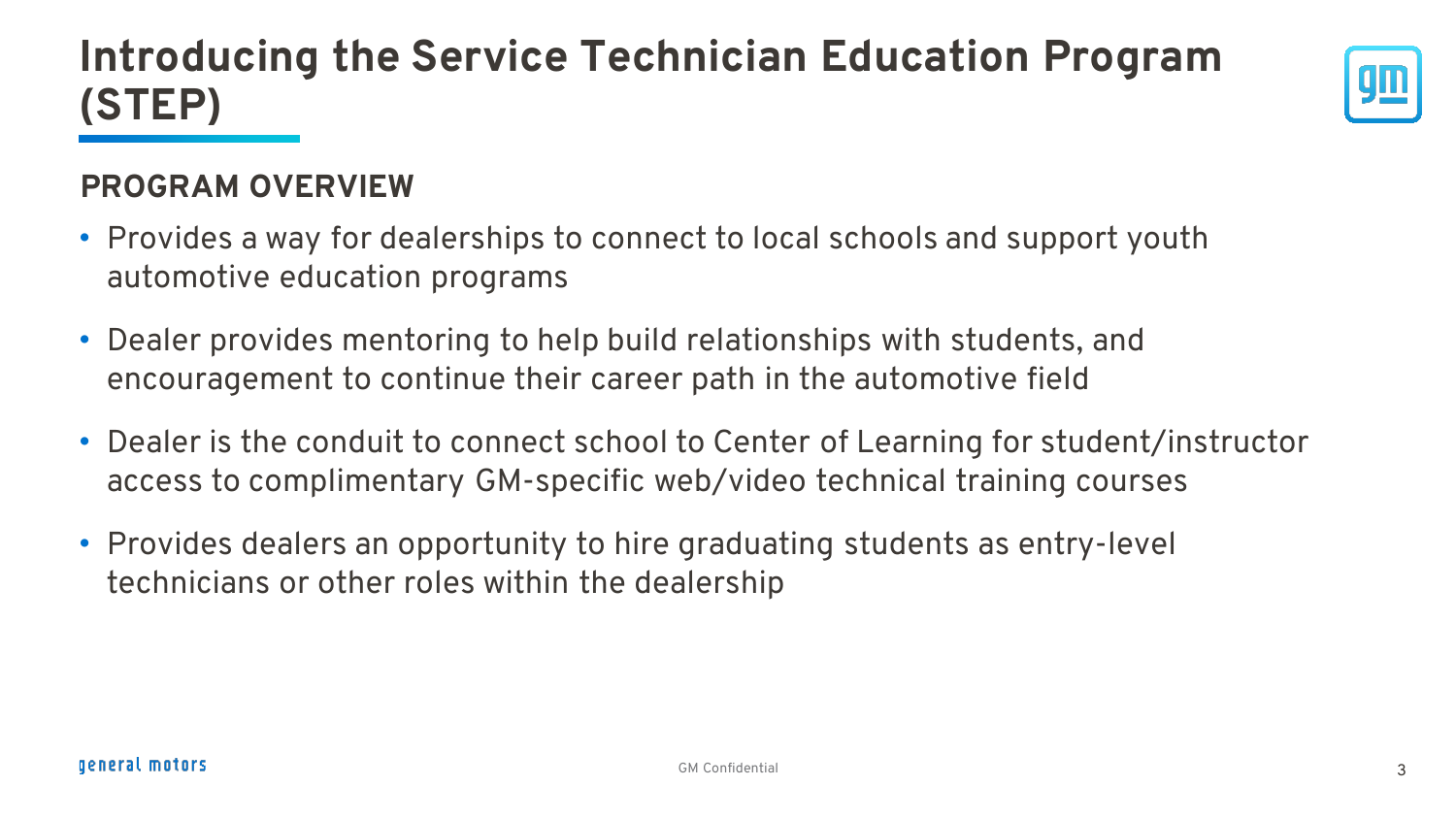## **STEP Program Curriculum**



### **High School Curriculum**

- Two Training Paths:
	- Fundamentals
	- Maintenance Inspection Technician

Once a high school student completes this STEP training they can be classified as Maintenance Inspection Technician (MIT)

### **College Curriculum**

- Five Training Paths:
	- Fundamentals
	- Maintenance Inspection Technician
	- Electrical/Electronics
	- Brakes
	- Steering & Suspension



Once a college student completes this STEP training, they can be classified as an "Around the Wheel Technician" Maintenance Light Repair (MLR) Technician

### general motors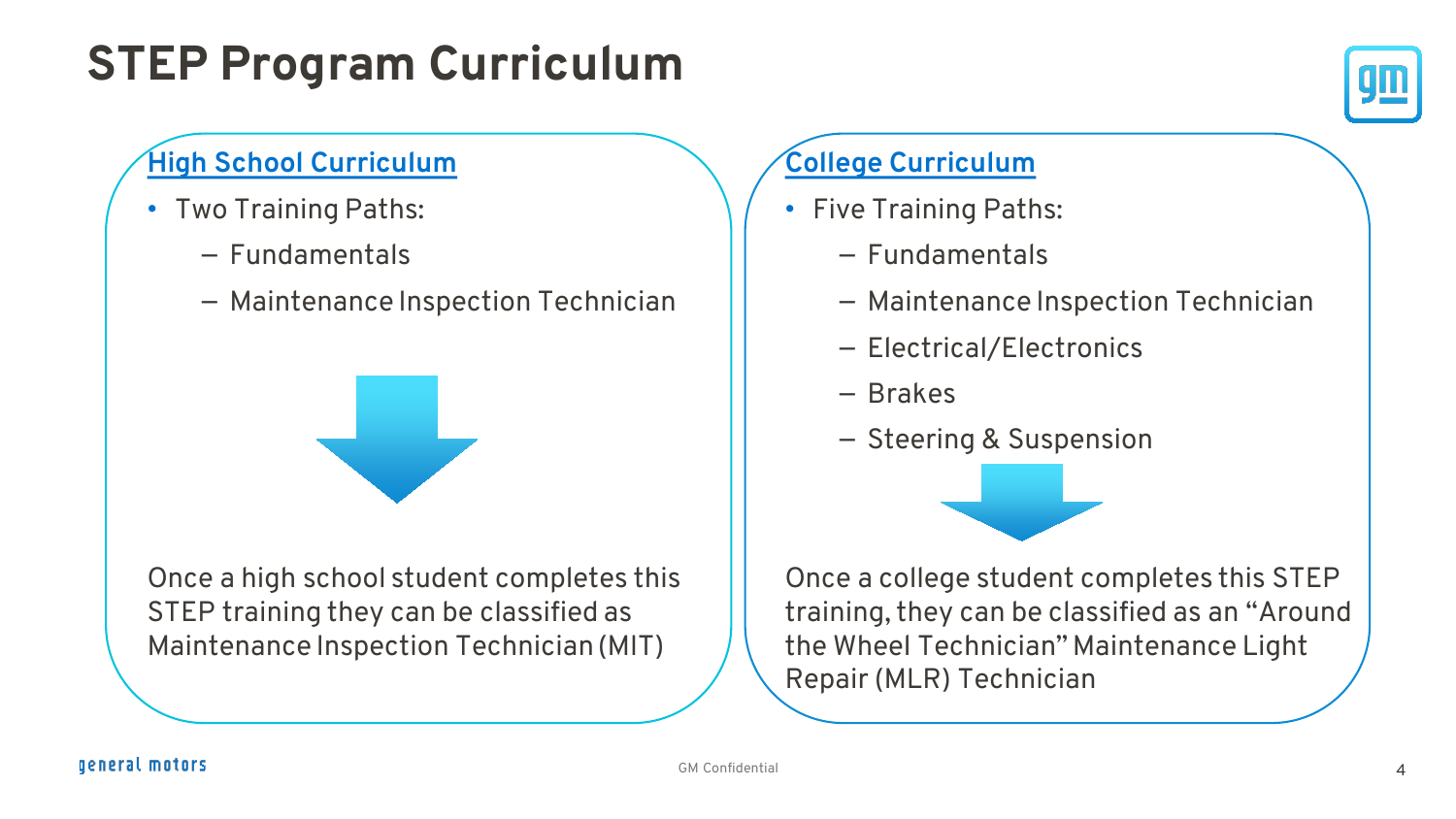### **Requirements**



- Dealer provides job shadowing and mentoring for student at the dealership
- Dealer offers internships and employment opportunities
- Local schools must be ASE Education Foundation accredited (formerly NATEF)
	- Dealer assists in the accreditation process (if school is not accredited)
	- ASE Education Foundation representatives are available to assist: aseeducationfoundation.org
- Dealer facilitates connection between the school and GM's Center of Learning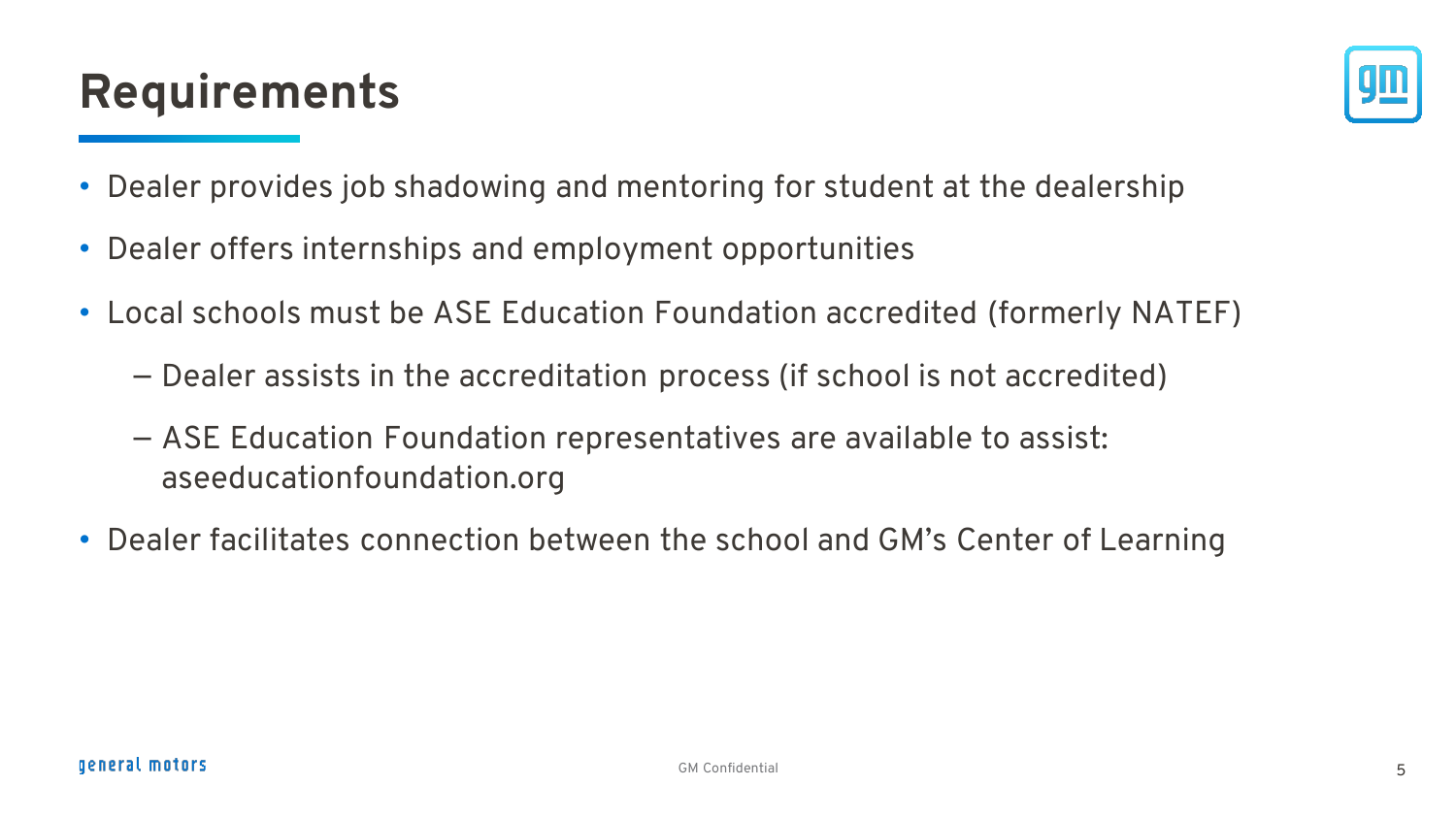### **Requirements**



### **Dealers within a GM ASEP school's area:**

- Only accredited High Schools within a GM ASEP area are eligible for STEP
	- Local community colleges are temporarily not eligible for the 2021 and 2022 calendar years (eligibility period TBD)
- Dealers and the GM ASEP school are to partner with the local High School providing support
- Dealers are expected and encouraged to sponsor STEP High School graduates to participate in ASEP, allowing the student to earn an Associates Degree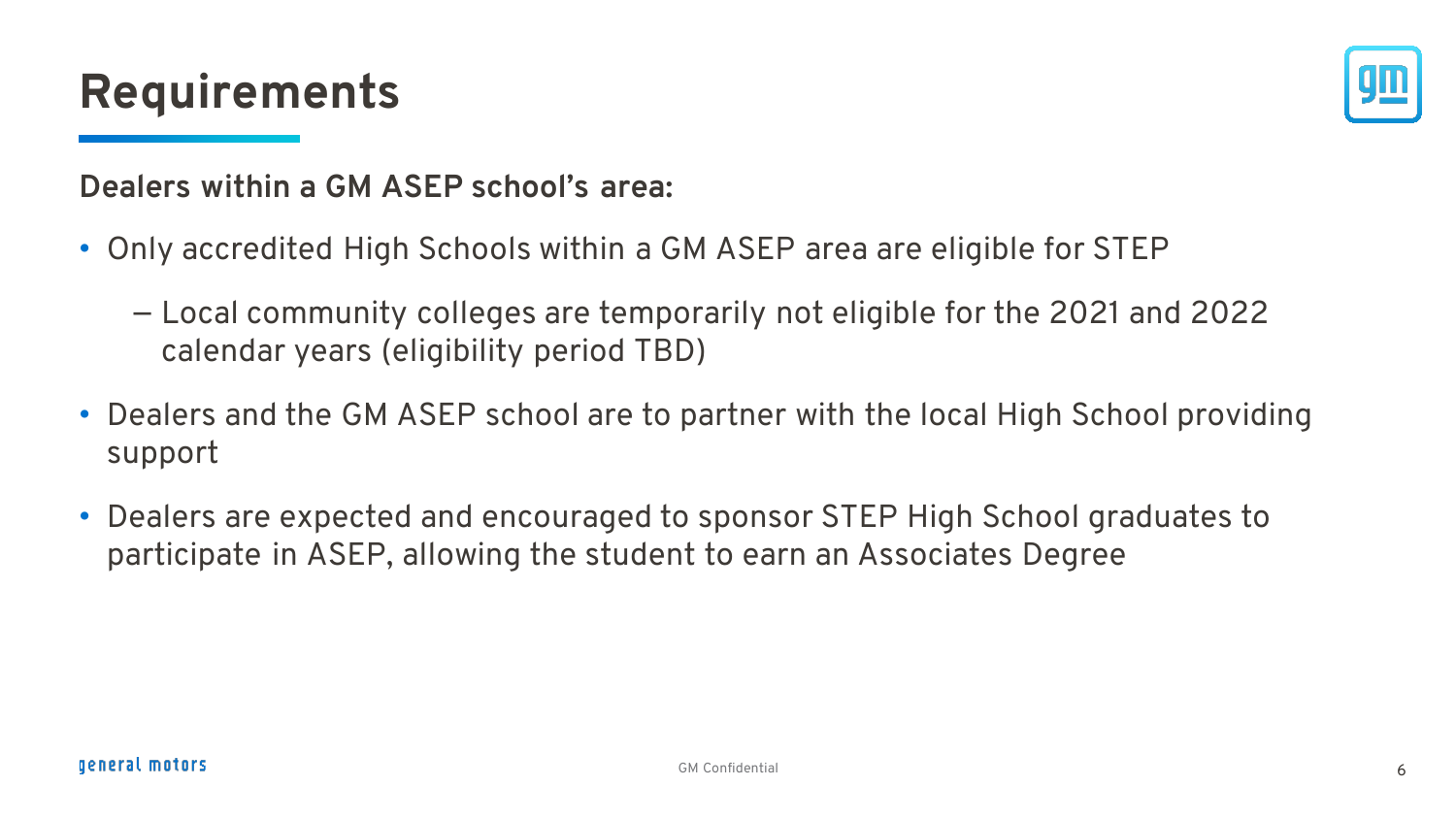### **Getting Engaged! - Dealer Best Practices**



- Dealer manager(s) join and support the school's advisory board(s)
- Dealers offer to be presenters at school's assembly events
- Dealers working with the School's Guidance Counselors in presenting the facts to students and parents:
	- Being a technician is a viable career choice for students (along with other roles within the dealership)!
- Dealer days or job fairs are scheduled and hosted
- Dealer supports school by donating components and tools when available
- Dealers supporting college STEP program entertains the possibility of utilizing them to perform light used vehicle reconditioning activities
- Dealers within a GM ASEP school's area are expected and encouraged to sponsor High School graduates to participate in ASEP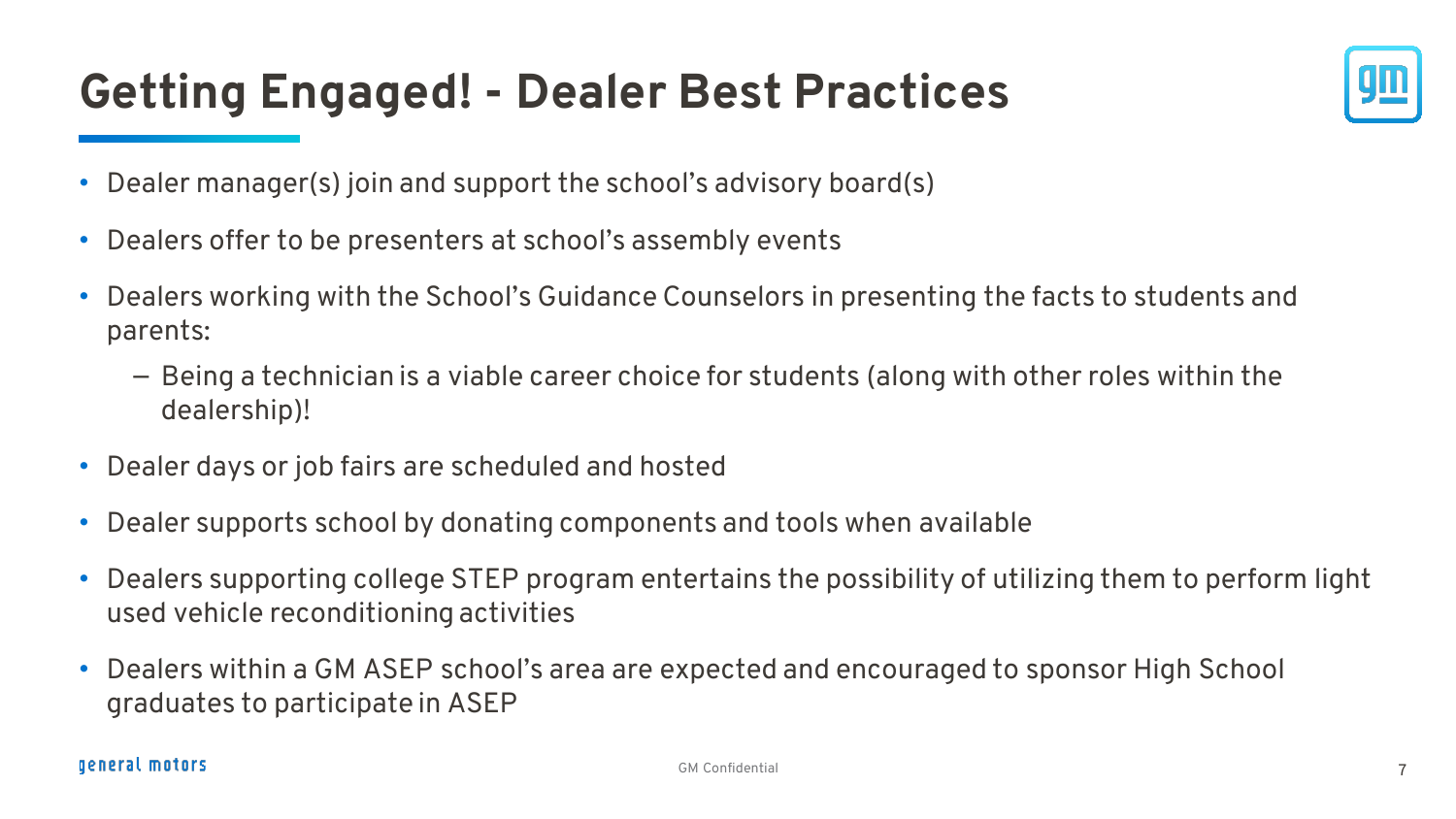### **Program Benefits**



- Schools benefit from the dealership relationship by gaining access to complimentary web-based GM training
- Schools are supported with component and tool donations
- Students benefit by receiving GM training to prepare them to enter their career as entry-level technicians
- Dealerships benefit by gaining potential interns and future GM-trained employees
- Students and dealerships benefit due to student receiving GM Center of Learning course credit
- Successful students are rewarded with employment opportunities

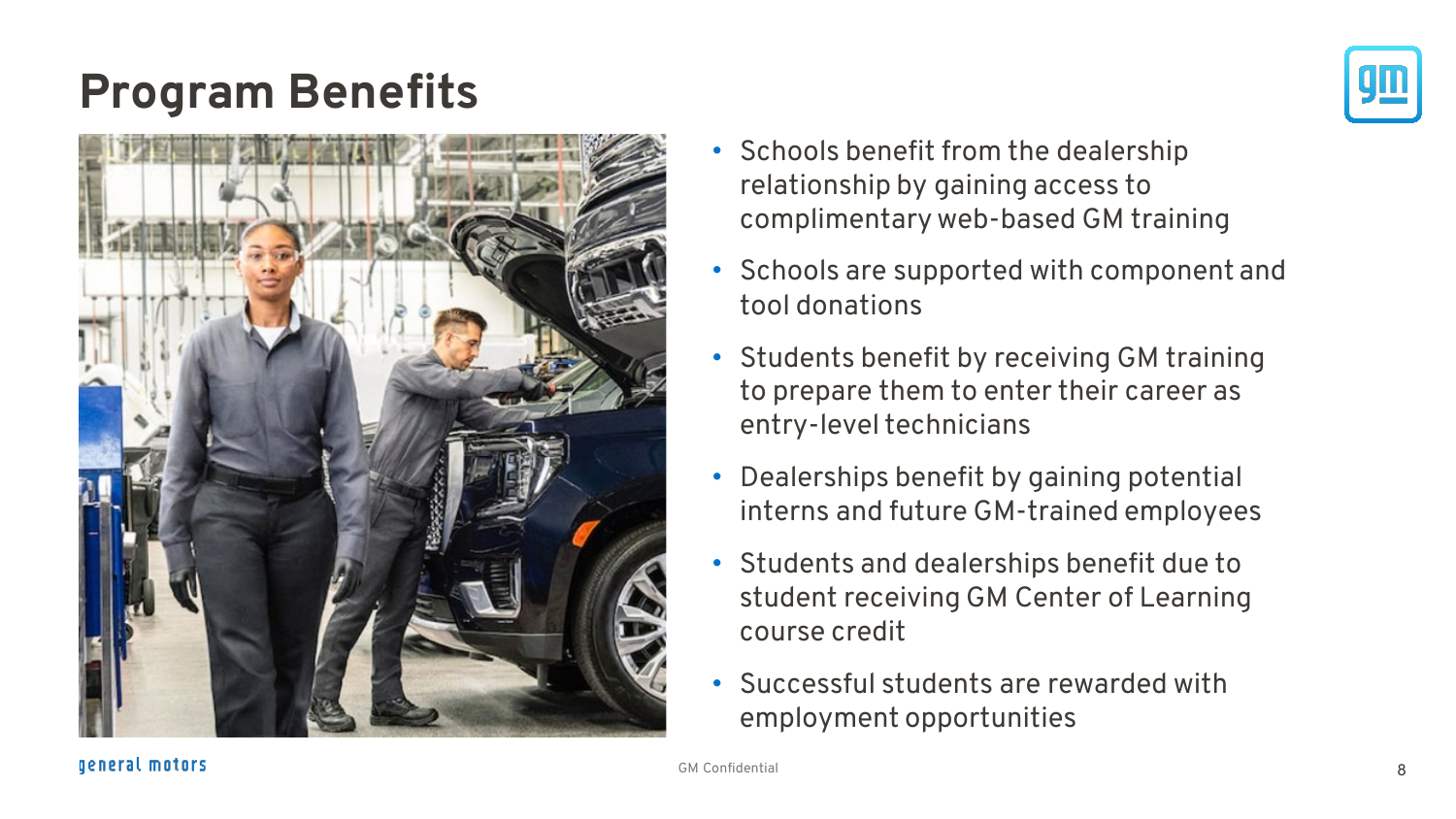## **Getting Started**



- Dealer management is introduced to STEP by Zone Team representative(s)
- Interested dealers request a STEP enrollment form from their Regional Training Manager or Zone Team representative
- Dealer connects with local school(s), introduce them to the Service Technician Education Program (STEP), offer them GM training access
	- Reminder: ASE Education Foundation representatives are available resources that can assist in these tasks at [aseeducationfoundation.org](http://www.aseeducationfoundation.org/)
- Interested schools complete the STEP enrollment form with the dealership
- Once completed, submit completed digital enrollment form to Zone Team for review
- Zone Team to submit the enrollment form to [anthony.t.ratkowiak@gm.com](mailto:anthony.t.ratkowiak@gm.com)